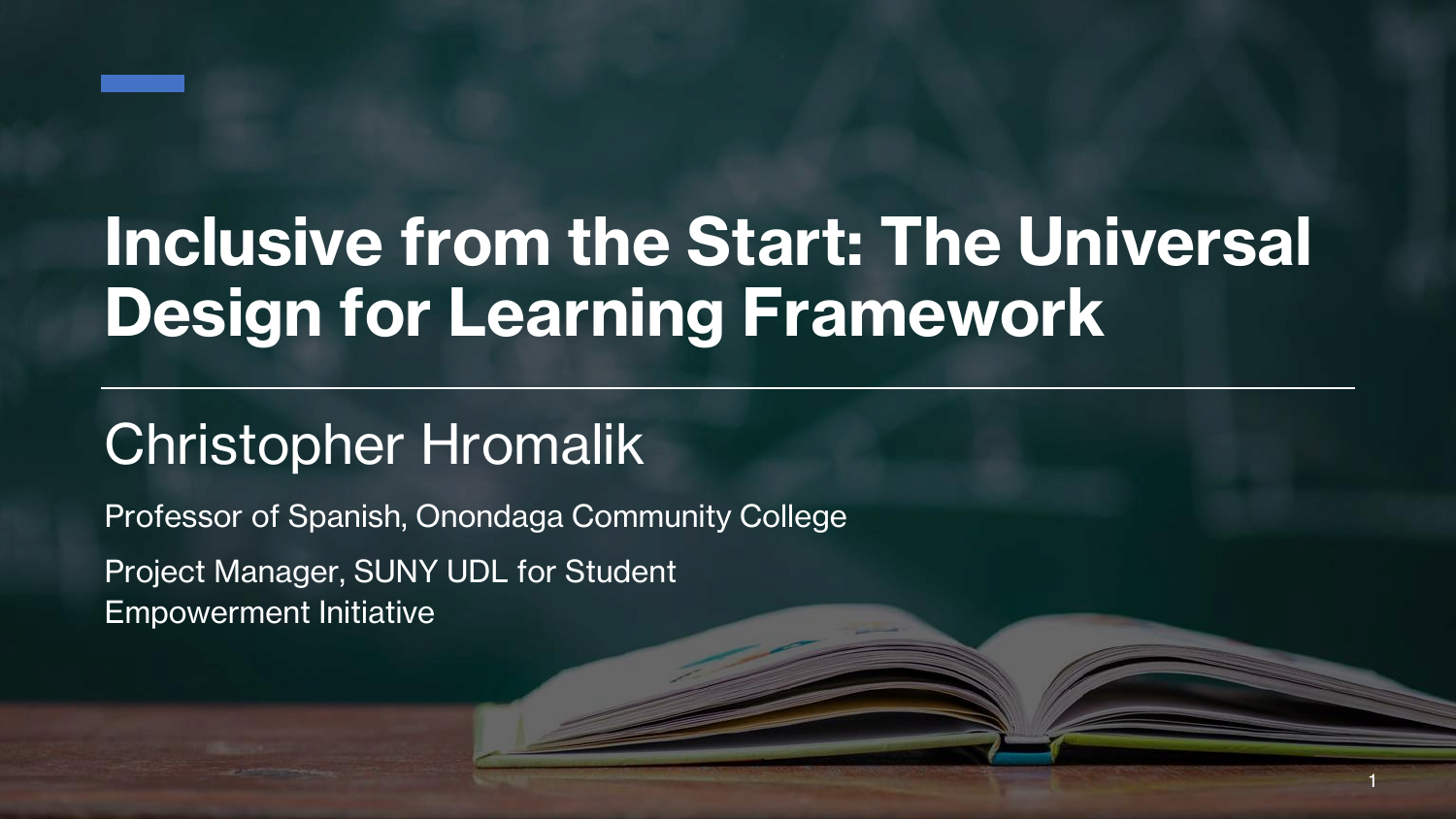### **Agenda**

- Learner Variability, Universal Design, and Universal Design for Learning (UDL)
- Examples of UDL in Higher Education
- UDL Professional Development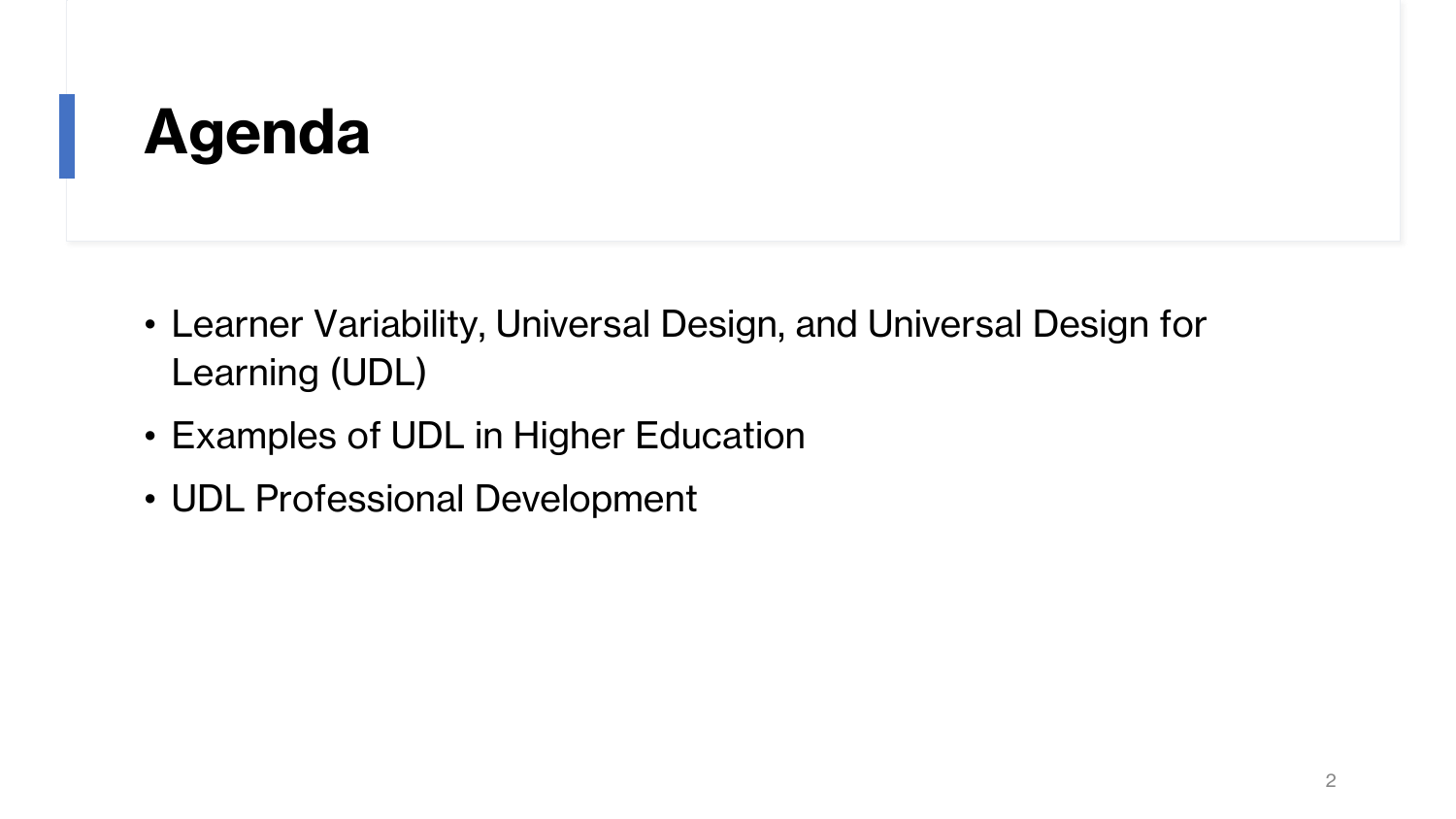

### **Learner Variability, Universal Design, Universal Design for Learning**

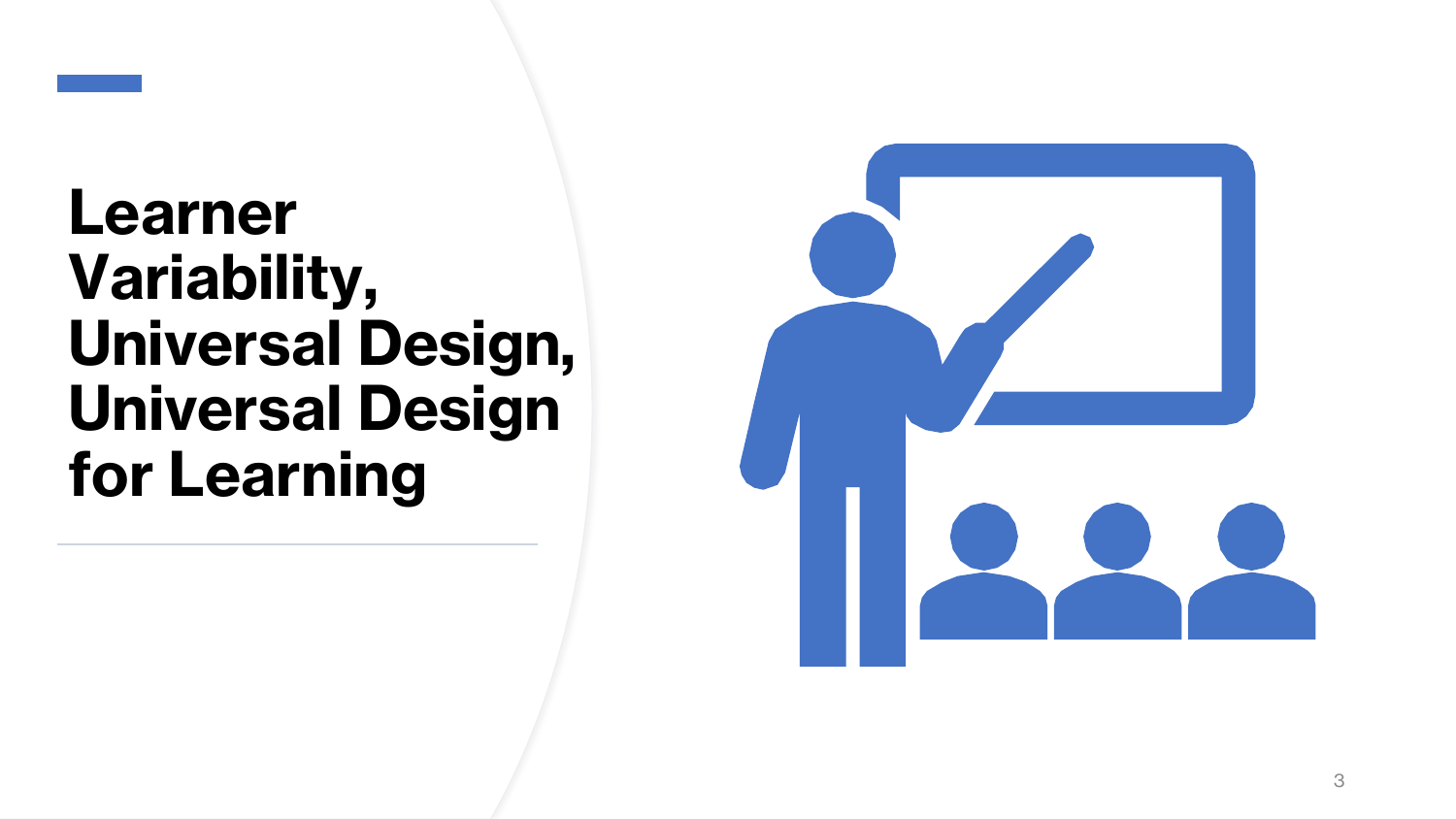### **Learner Variability**

- We are each unique in how we learn
- One-size-fits-all approach may not work for all learners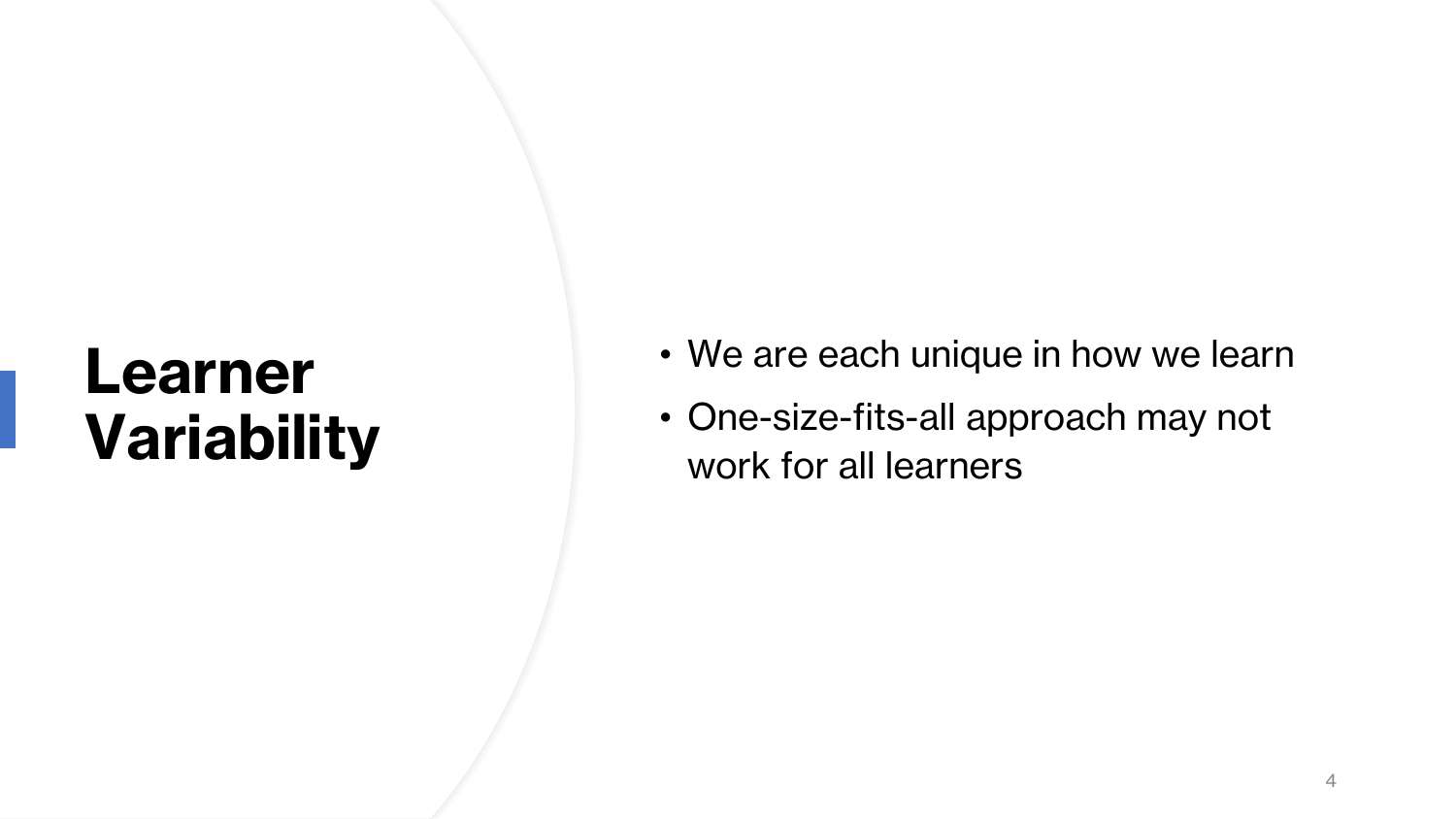## **Universal Design**

#### • Design products **from the start** to be accessible and usable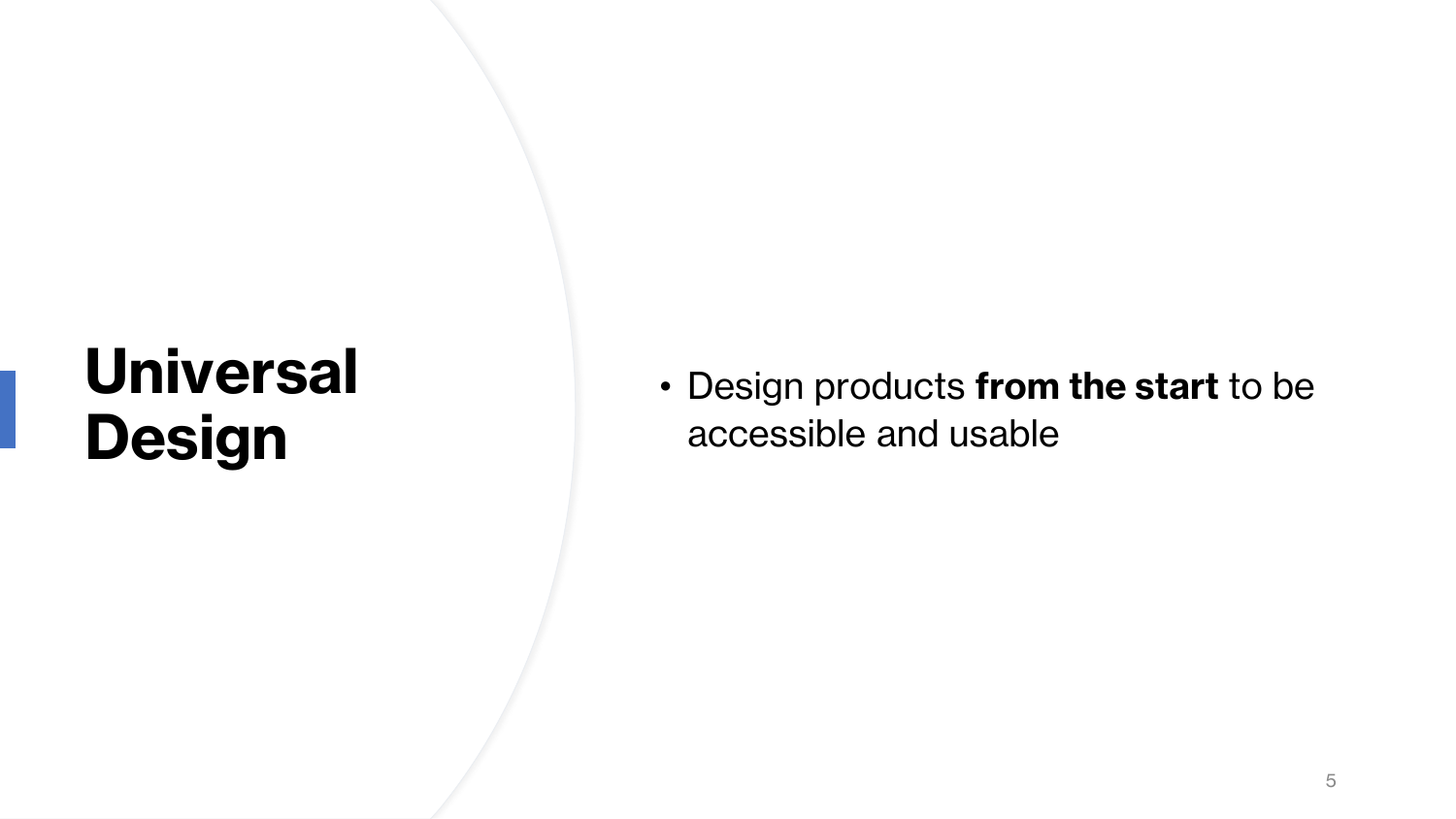### **Curb Cuts**



"[Sidewalk Curb](https://libreshot.com/sidewalk-curb/)" by [Martin Vorel](https://libreshot.com/about-libreshot/) is licensed



"[13544](https://www.flickr.com/photos/dylanpassmore/30444503371)" by [Dylan Passmore](https://www.flickr.com/photos/dylanpassmore/) is licensed under [CC BY-NC 2.0](https://creativecommons.org/licenses/by-nc/2.0/) under CCO et al. CC BY-NC 2.0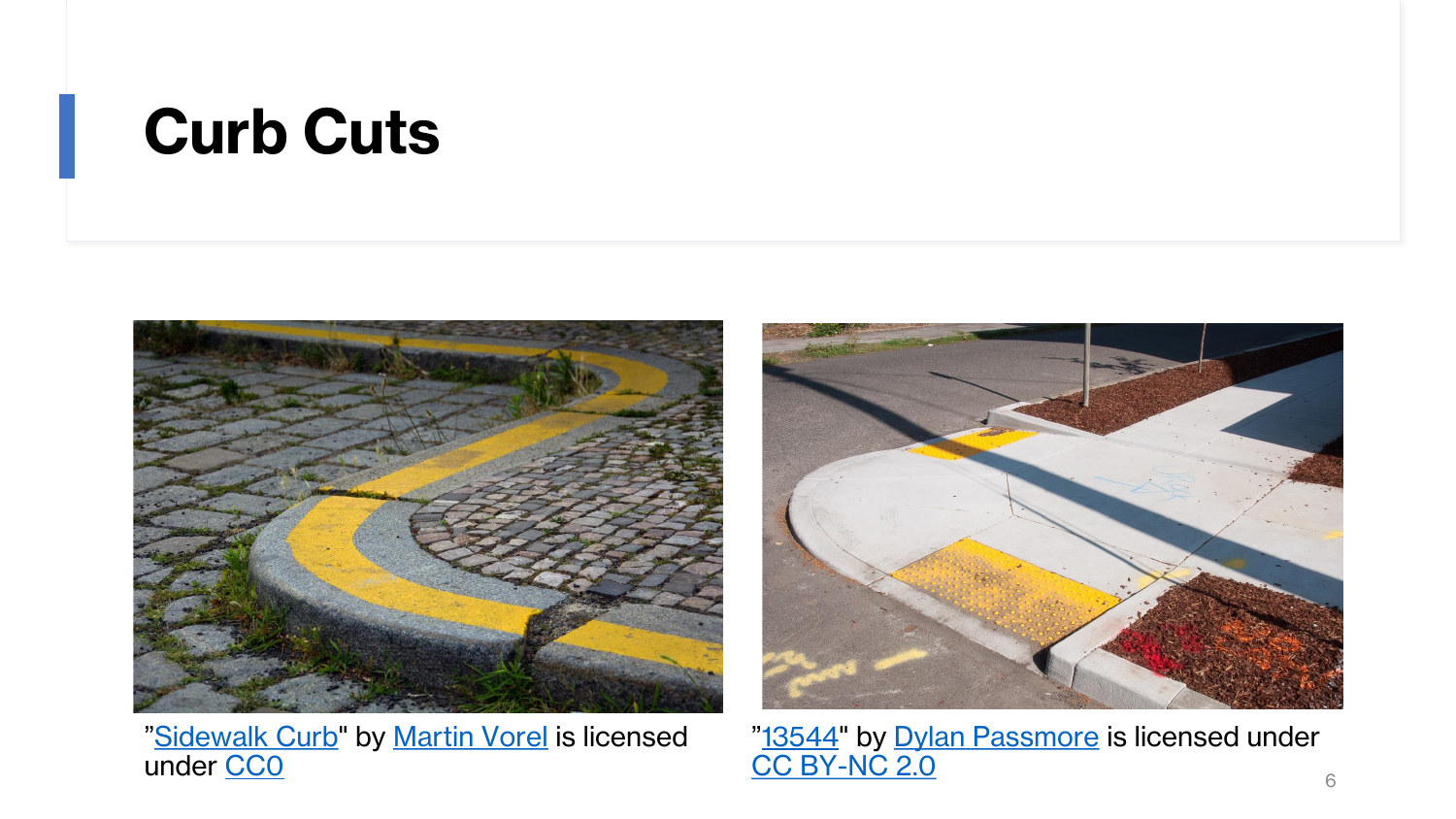## **Universal Design for Learning**

• Design **instruction** from the start to be accessible, usable, and more inclusive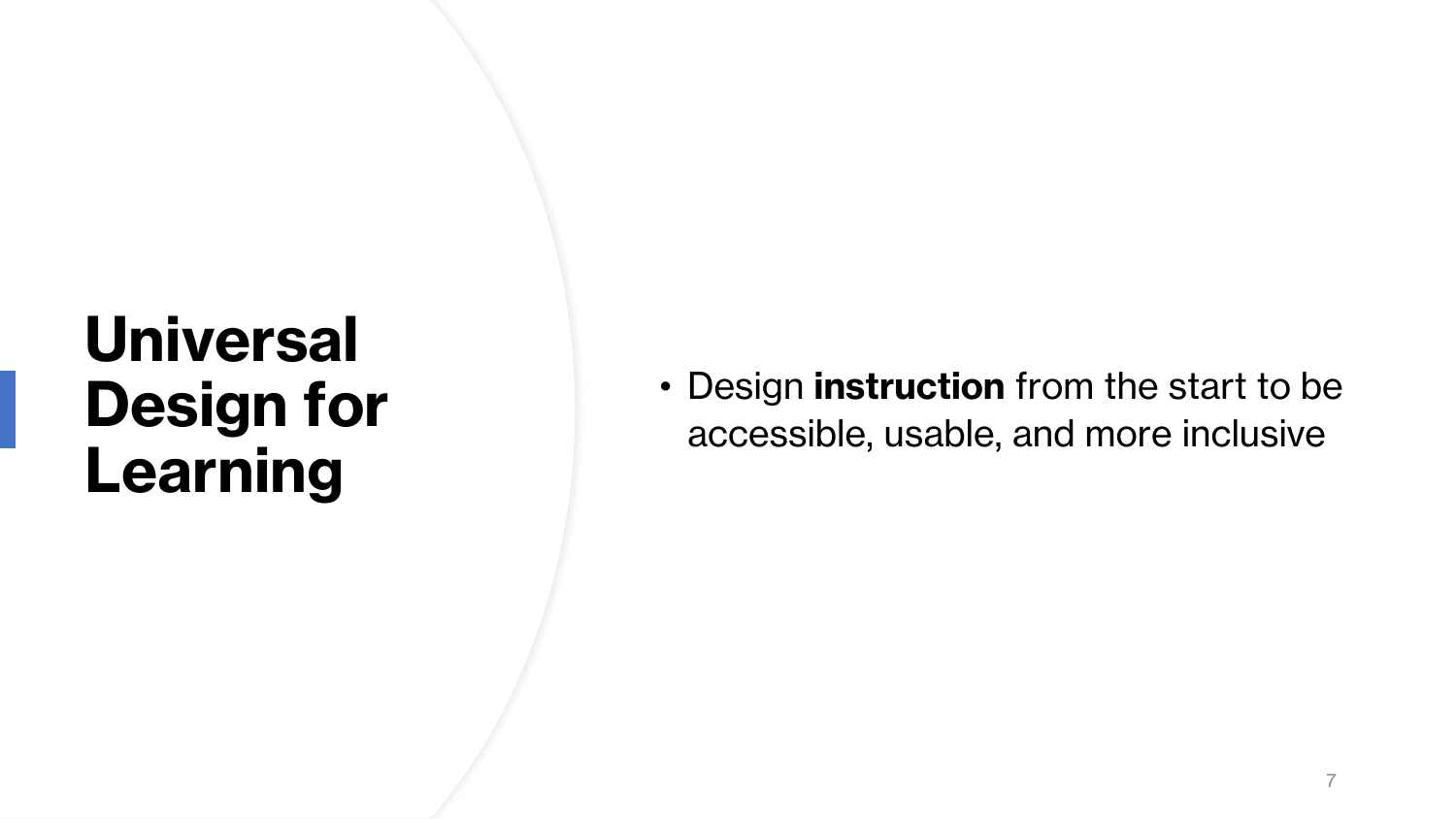# **Accessibility, Usability, and UDL**

- **Accessibility**: The extent to which information can be perceived by all
- **Usability**: The extent to which a product can be used by all
- **Universal Design for Learning**: Designing from the start to ensure a wide range of learners can access and use instruction

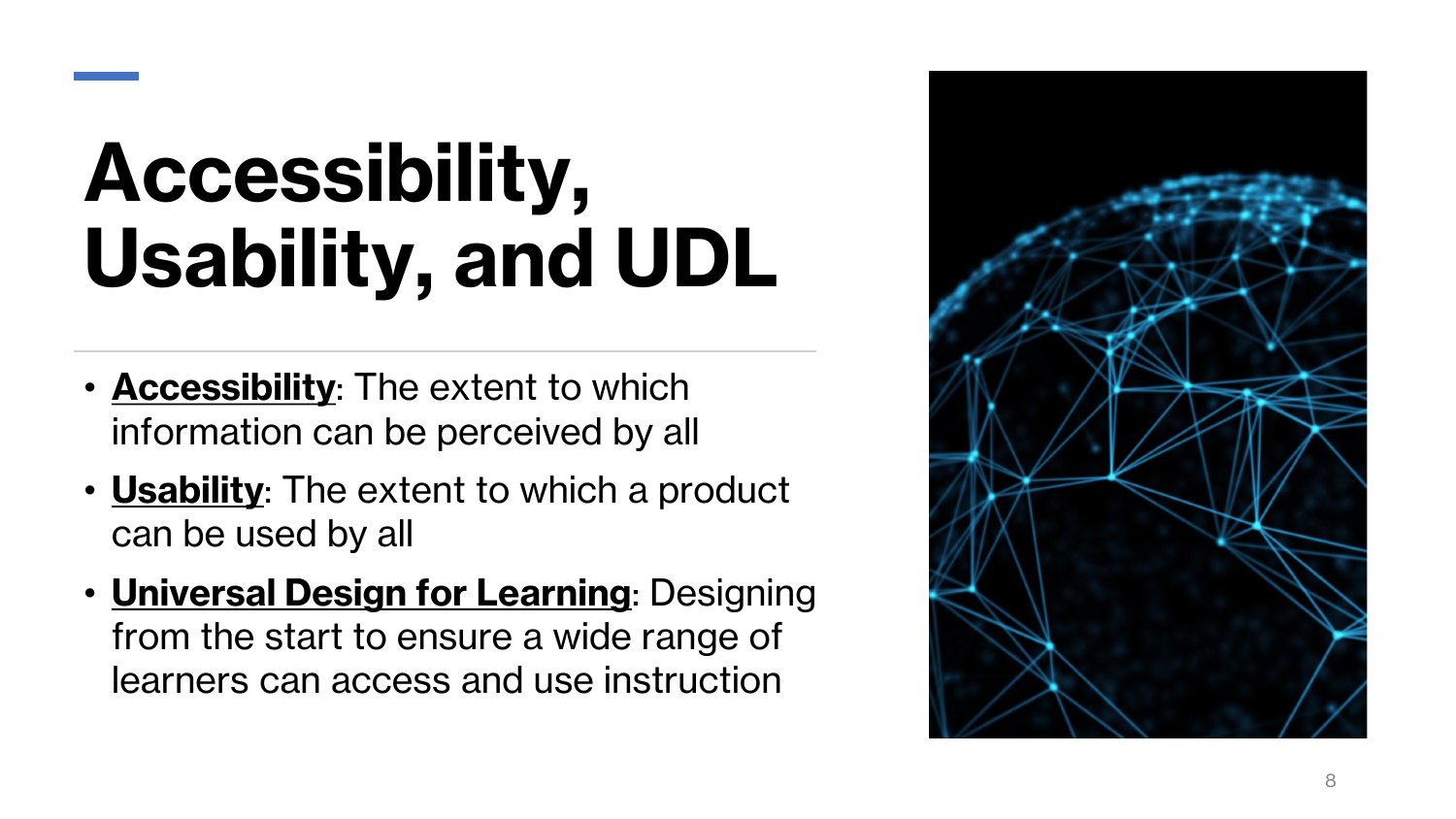# **Three Principles**

- Multiple Means of Representation
- Multiple Means of Action and Expression
- Multiple Means of Engagement

**UDL = Flexibility**

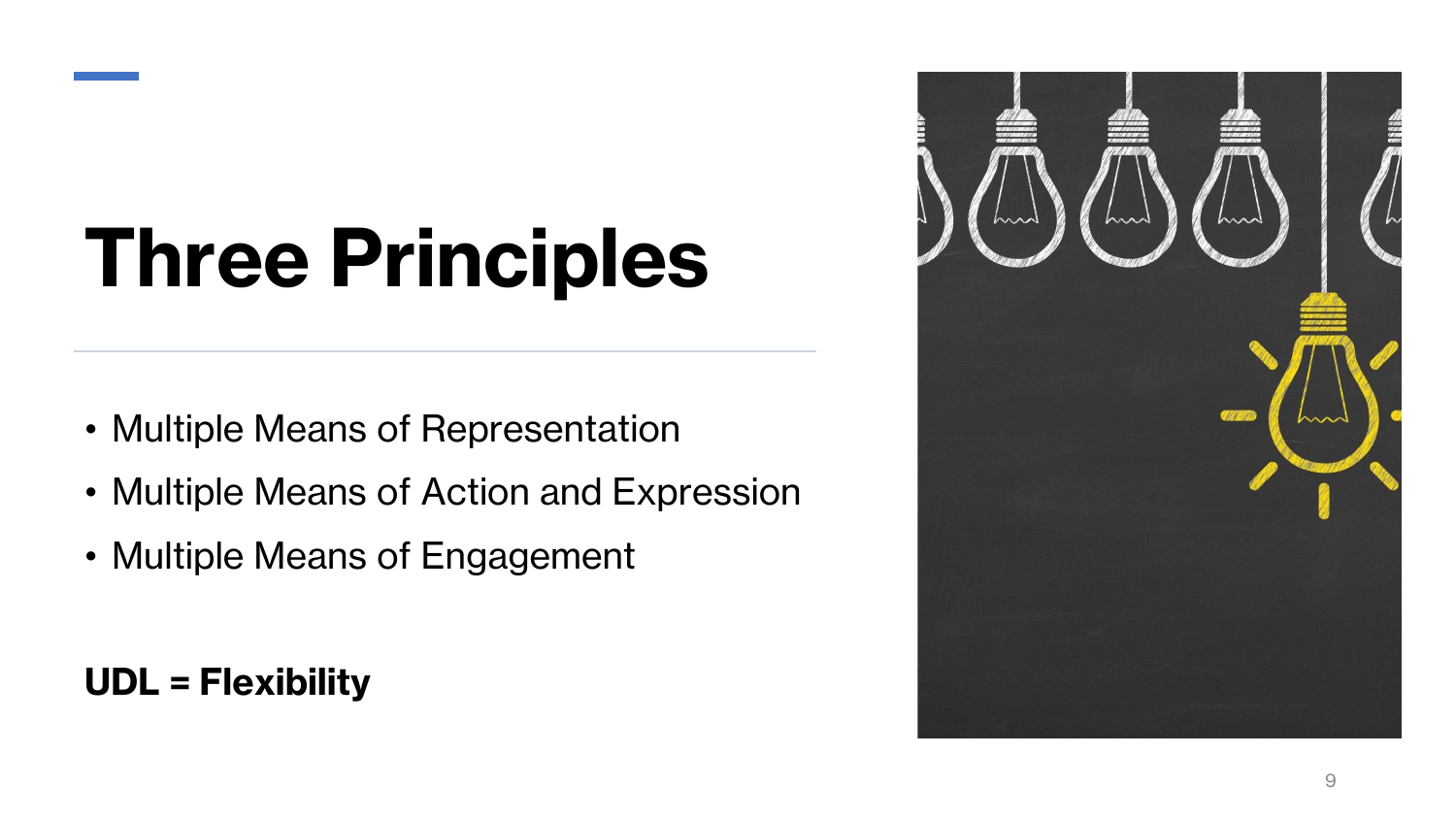#### **Multiple Means of Representation: Mathematics**

- Activity: Students are introduced to eigenvectors, vector spaces, and linear transformations
- Barrier to Learning: These are concepts that can be difficult for students to grasp
- UDL Solution:
	- Videos showing plots of these concepts on a 3D plane
	- Provide an oral description of video content
	- Guided notes page for the entire lesson
- Fall 2021: Physical Wood and Plastic Manipulatives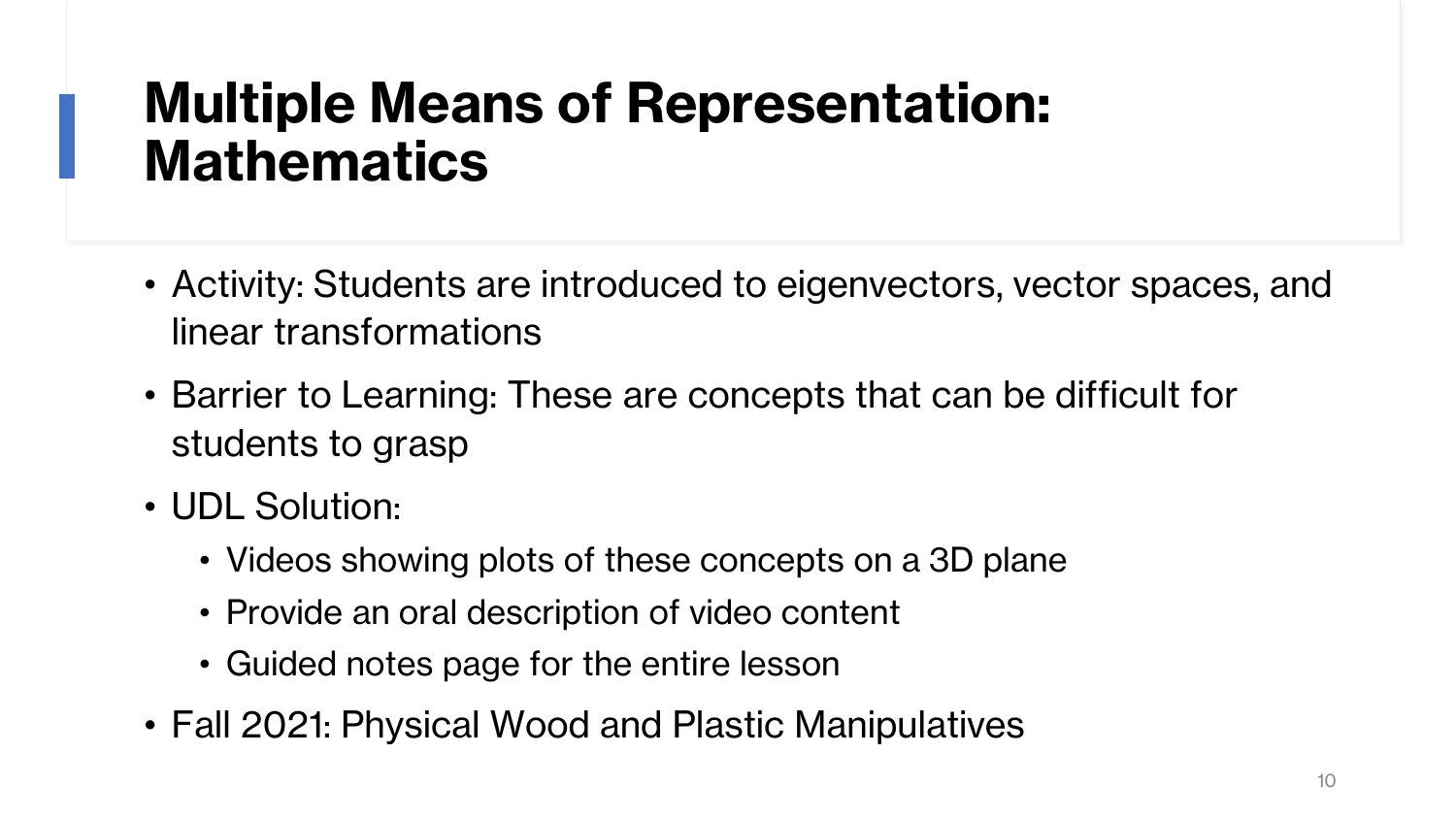#### **Multiple Means of Action and Expression: Human Services**

- Activity: Listening Skills, Ethics, Generalist Skills
- Barrier to Learning / Problem: Students were less successful on the written exam for this unit. Instructor felt it was not exciting to teach.
- UDL Solution:
	- Your Professional Identity project
	- Guided notes pages for textbook readings and class discussions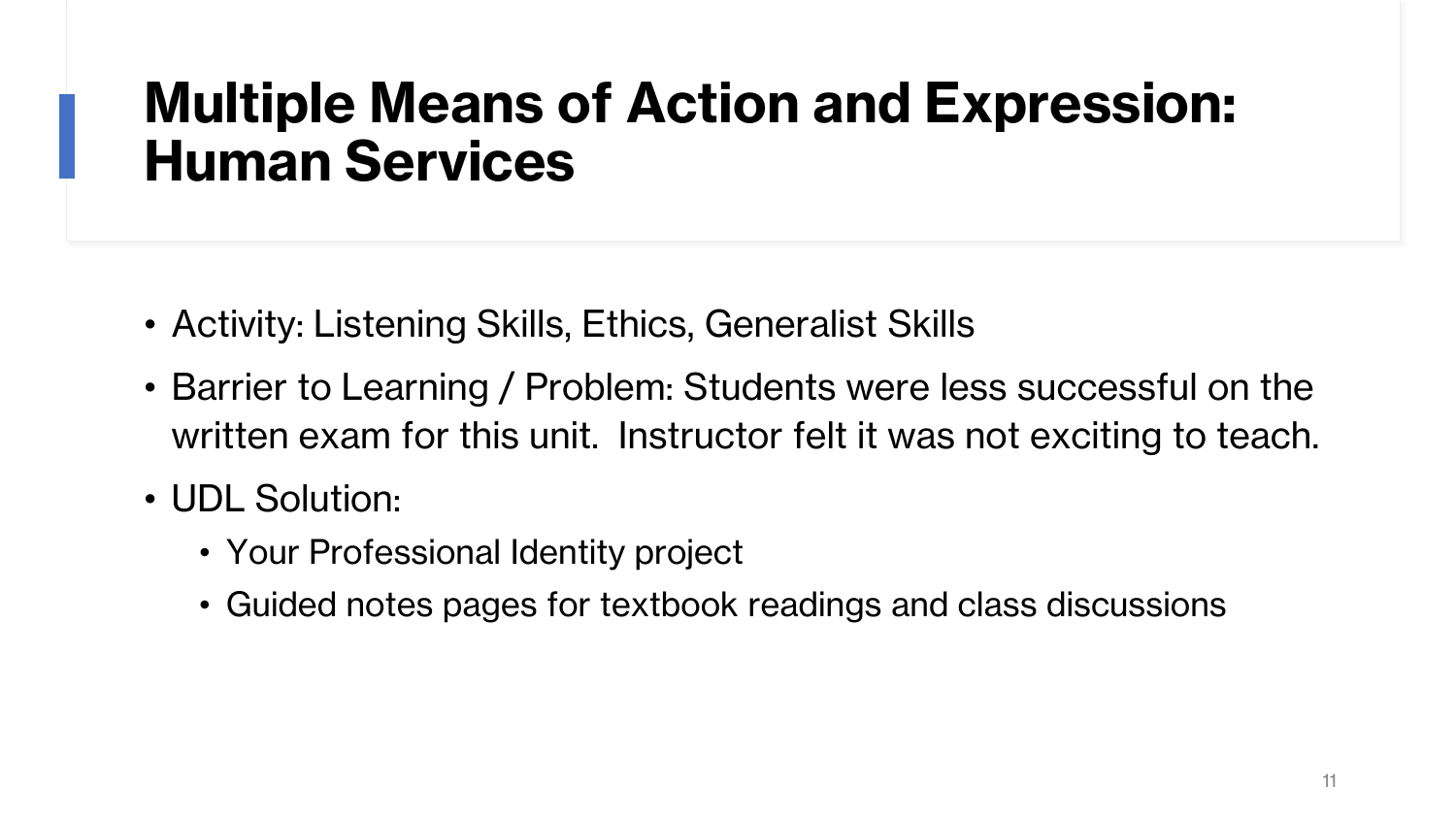### **Multiple Means of Engagement: American Sign Language**

- Quiz: Adjectives of emotion
- Barrier to Learning / Problem: Limited representation
- UDL Solution:
	- Revised quiz
	- Includes famous speakers of the target language
	- More diverse representation
	- Full-color page, laminated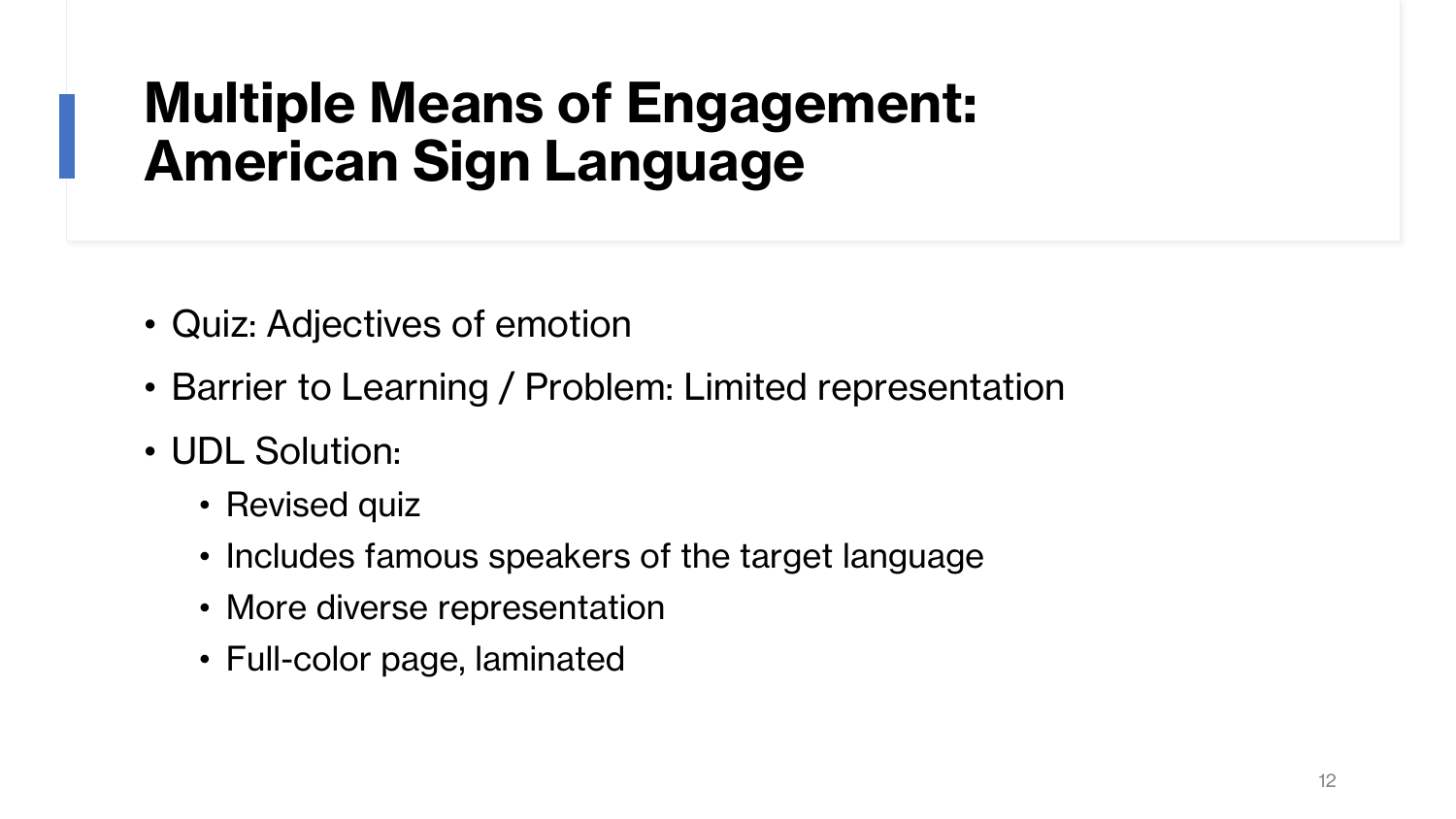# **UDL Professional Development**

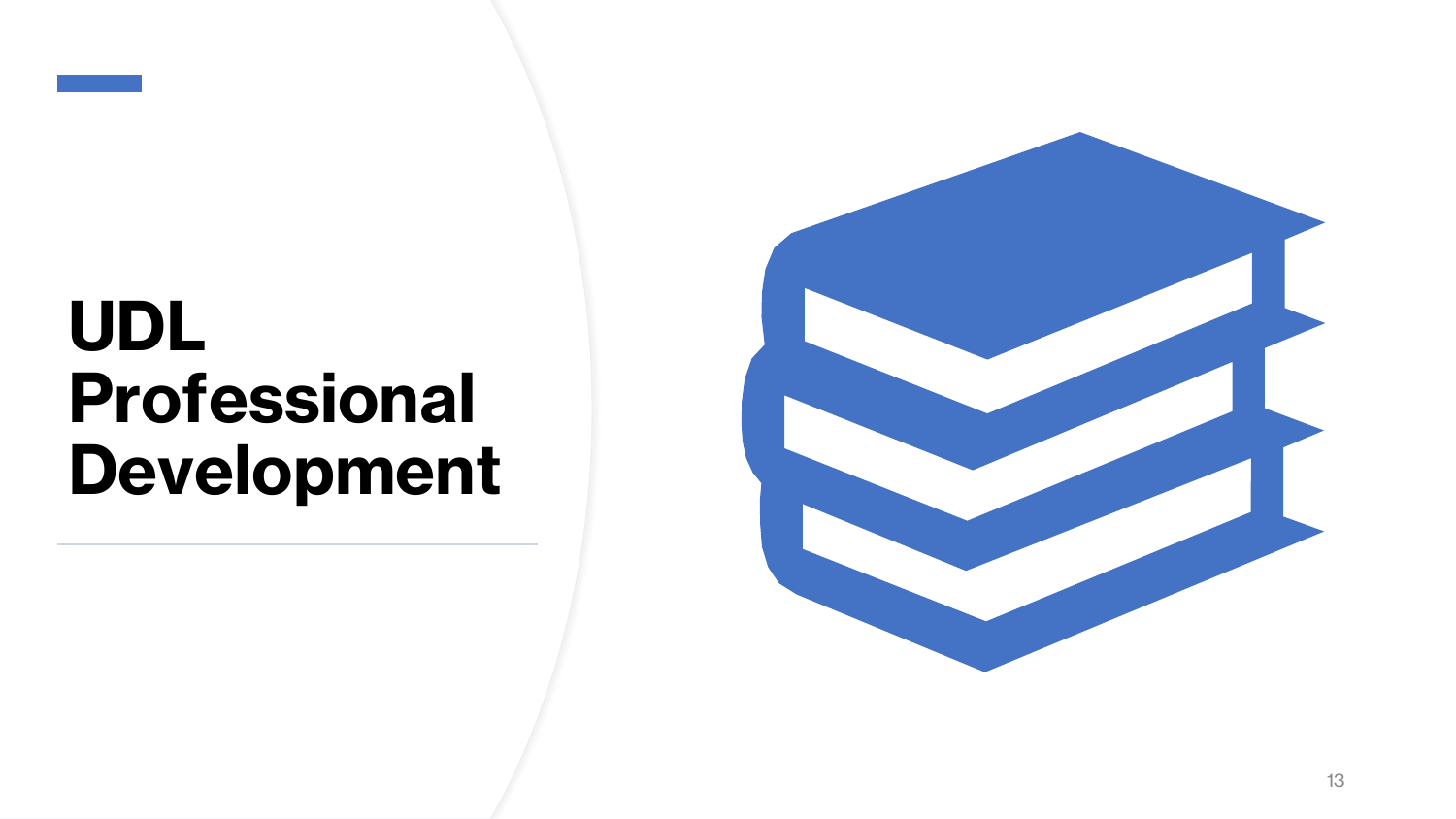# **UDL Academy (2016 —2019)**

- Faculty Coordinator of UDL Academy (2016 -2019)
- Funded by the Onondaga Pathways to Careers project through a grant from ODEP (US Dept of Labor)
- Comprehensive Summer Training
- Fall Project

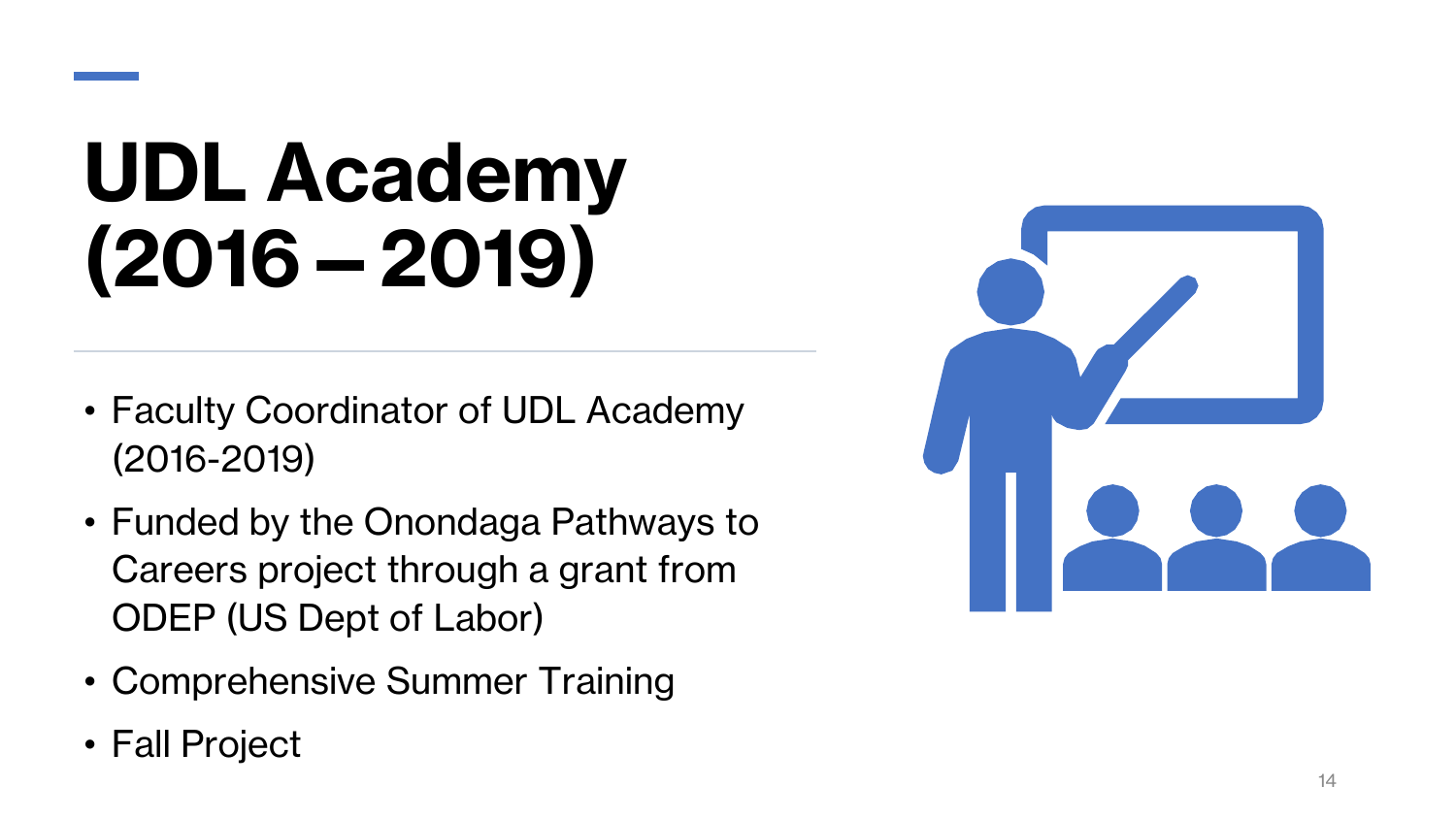

- SUNY UDL for Digital Learning Environment Implementation
- SUNY UDL Workshops

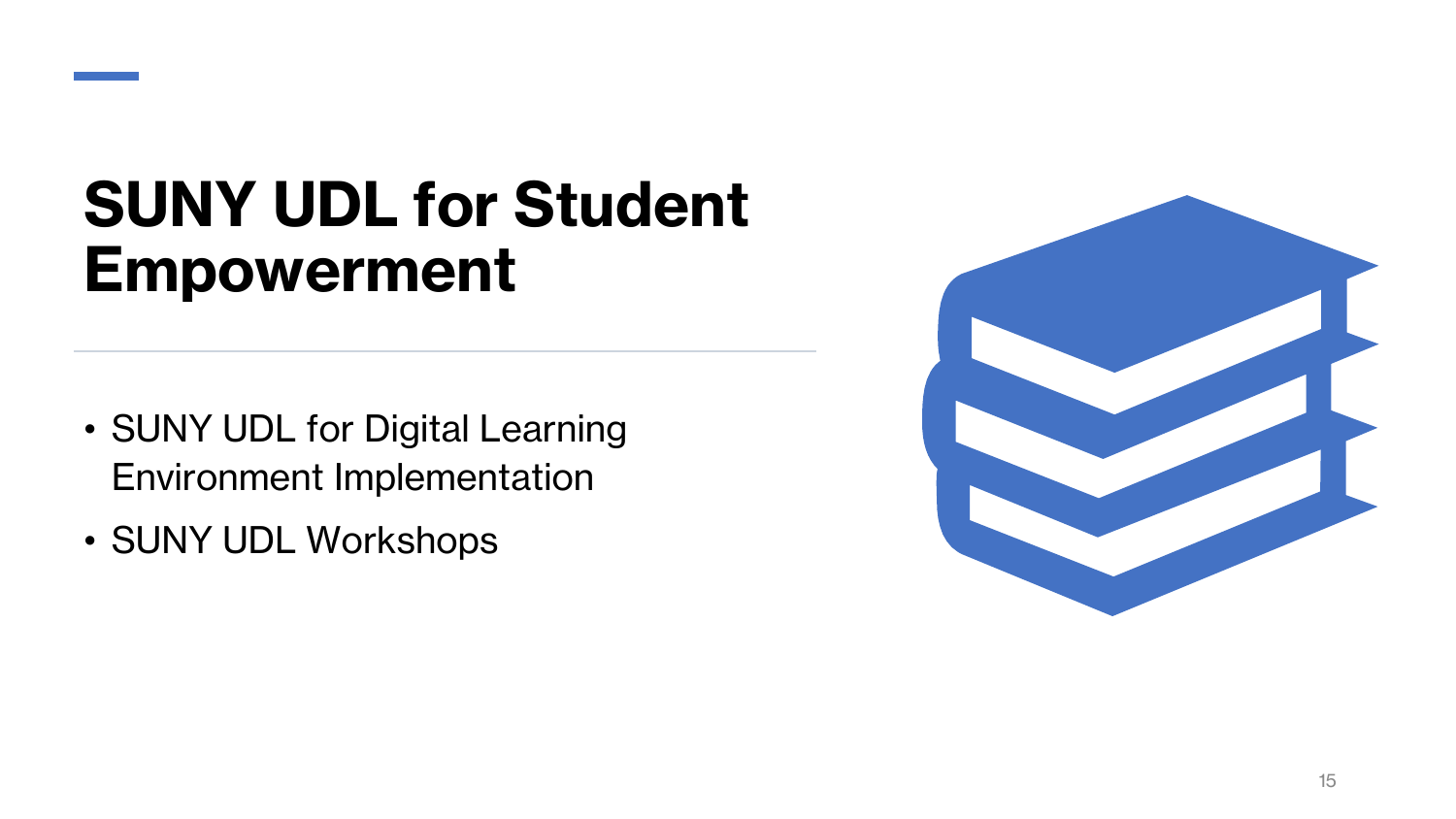# **Conclusion**

- UDL = Flexibility
- UDL professional development can lead to a more inclusive learning environment

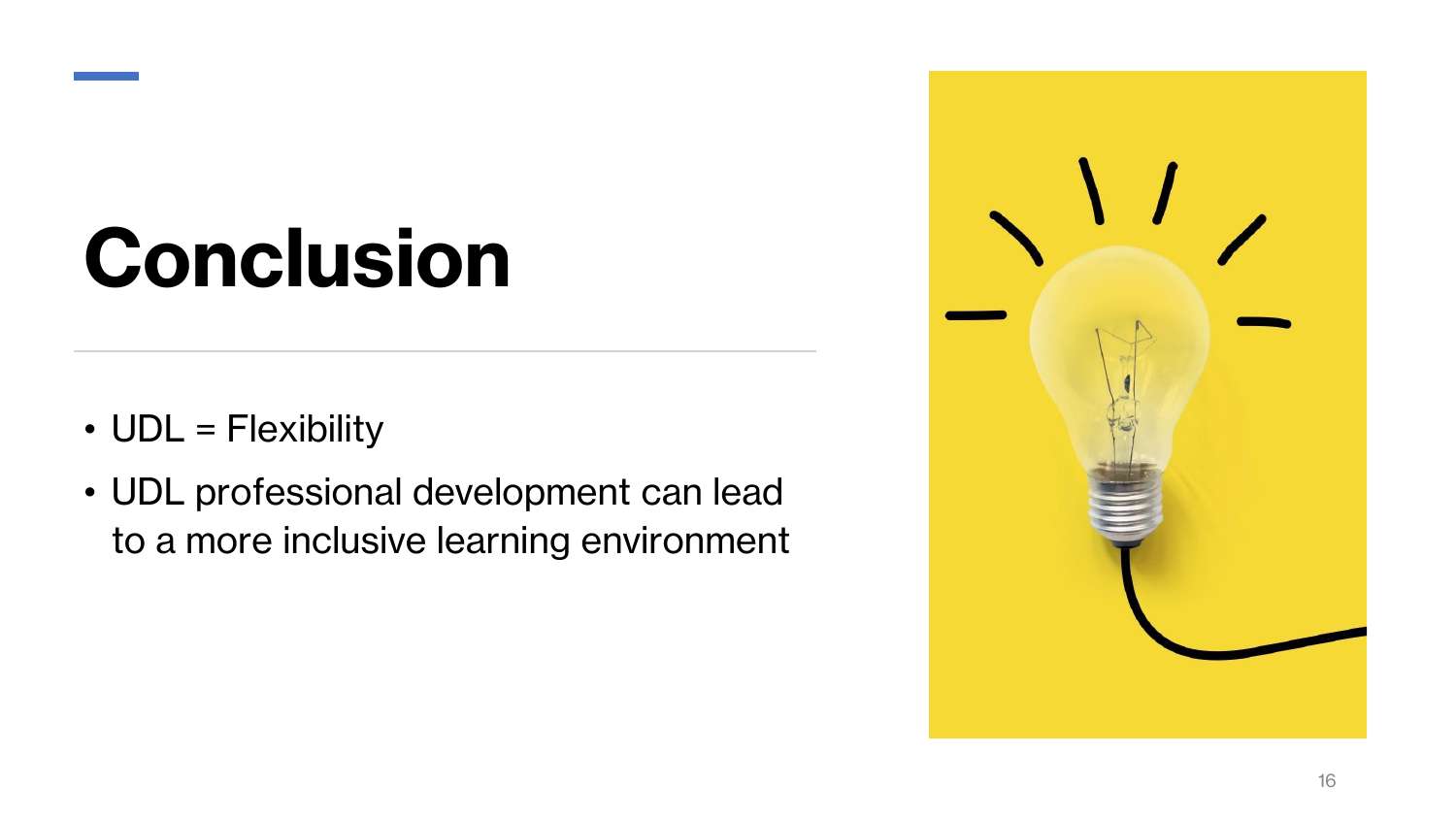

# **Thank you**

# **Questions?**

Christopher Hromalik

[hromalic@sunyocc.edu](mailto:hromalic@sunyocc.edu) [cdhromal@syr.edu](mailto:cdhromal@syr.edu)

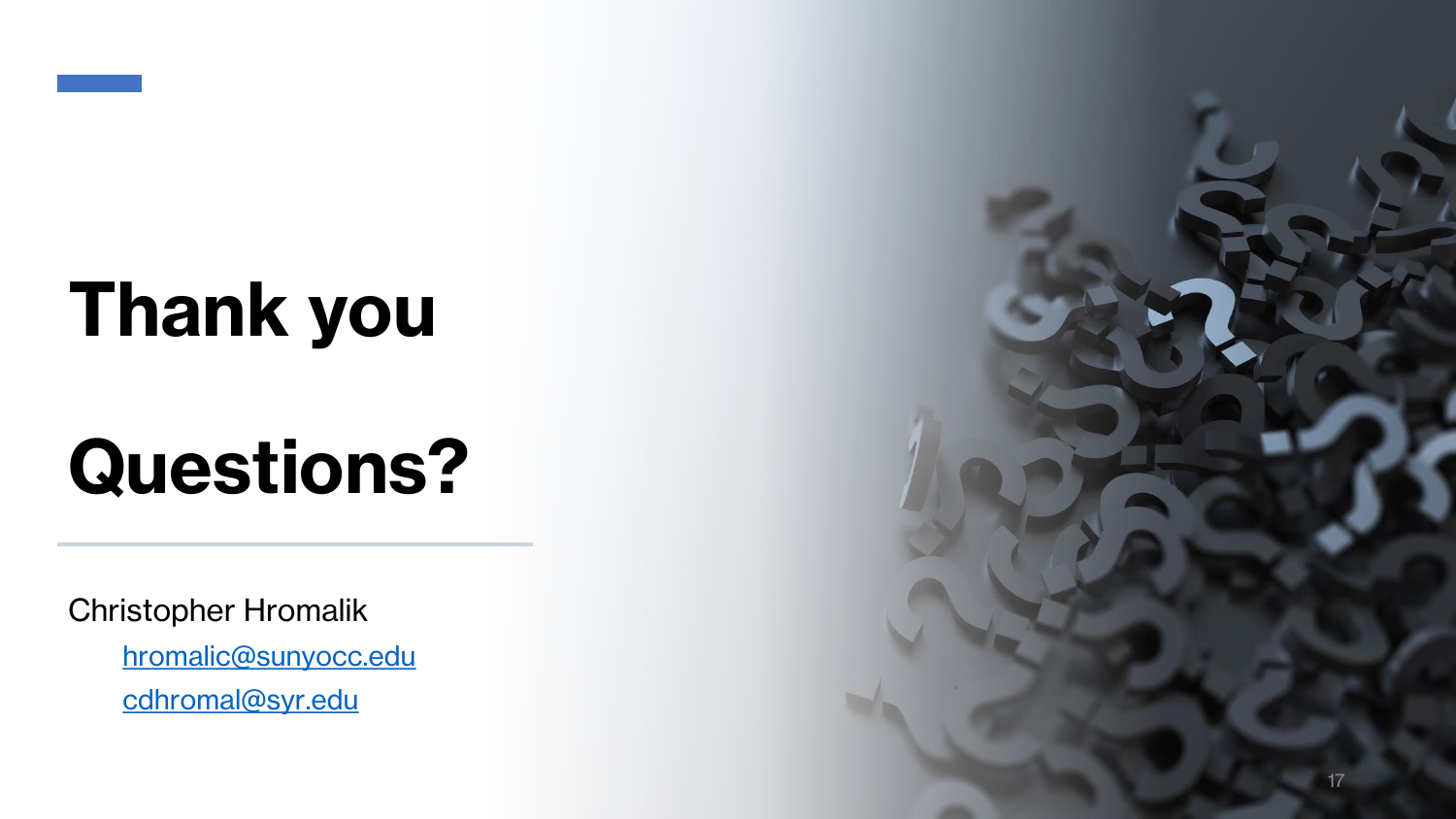

# **Additional Resources and UDL Examples**

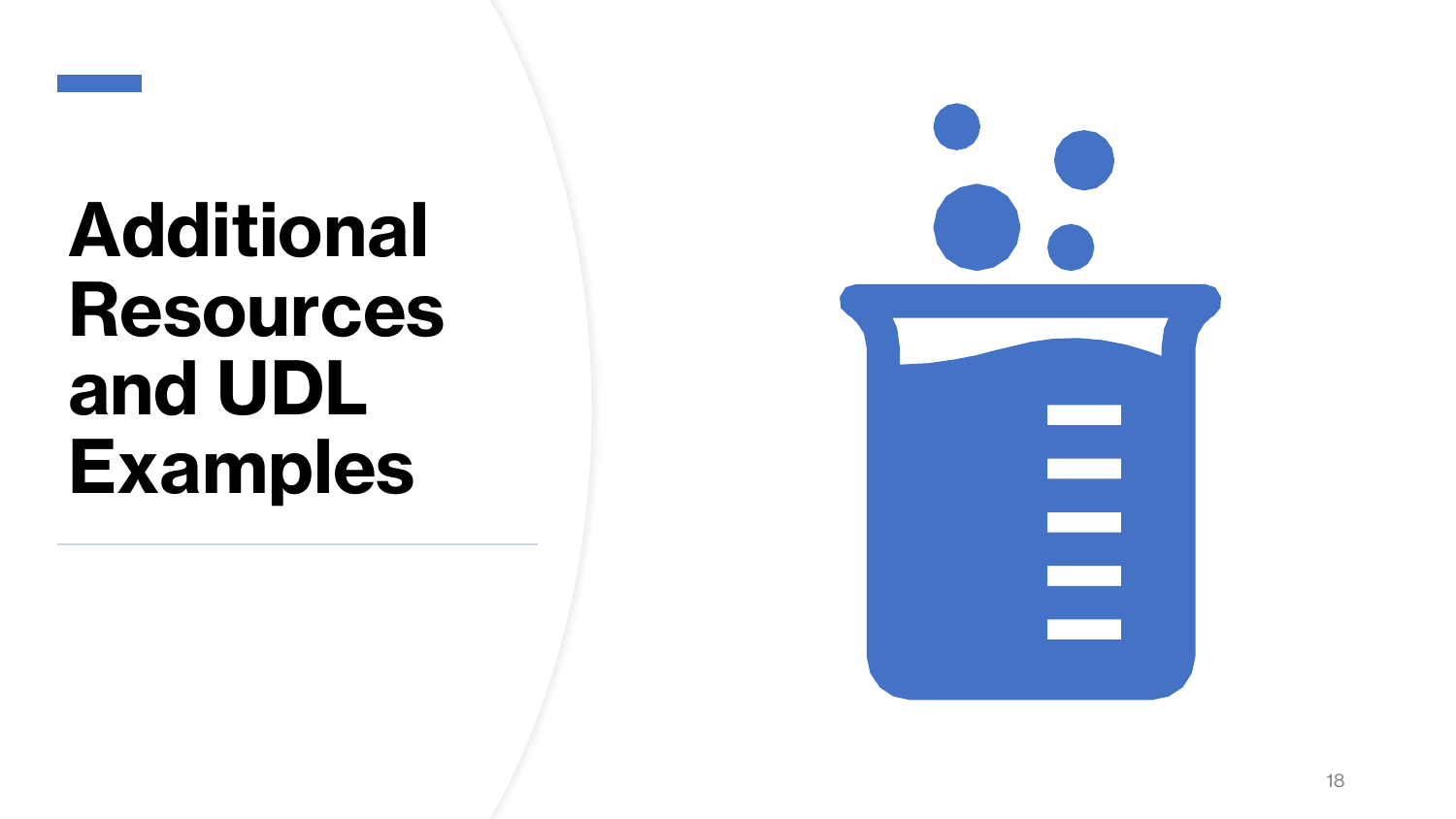### **UDL Academy Example 4: American Sign Language**

- Activity: Students learn campus buildings vocabulary from a walking tour of the campus
- Barrier to Learning / Problem: Some students are unable to take part in the walking tour
- UDL Checkpoint 2.5: Illustrate through multiple media
	- Instructor created a captioned video of the walking tour and posted to YouTube
- Serves additional purposes:
	- Students who cannot complete walking tour have an equivalent experience
	- Used as advance organizer
	- Saves time when a class is canceled for snow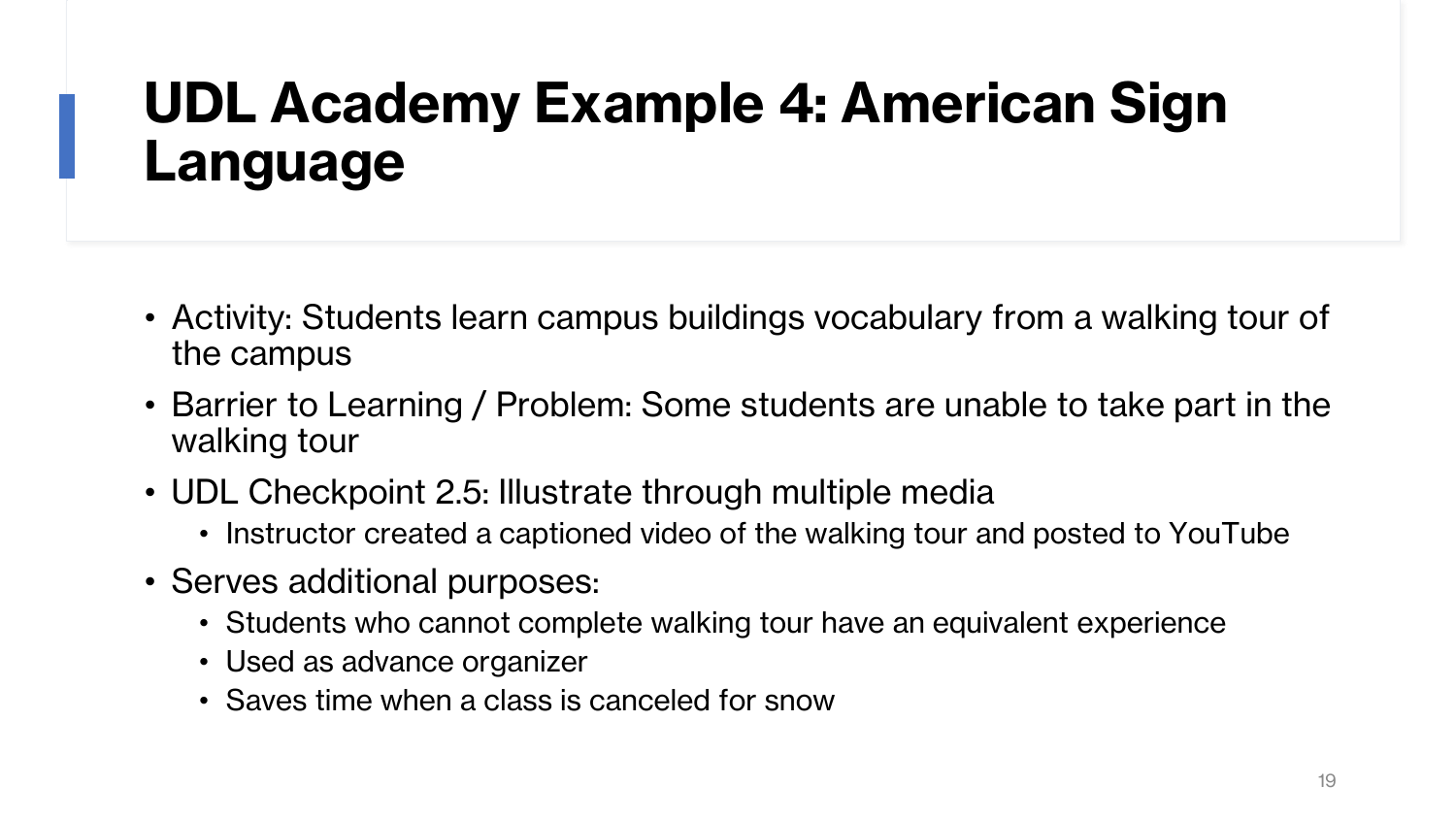### **UDL Academy Example 5: American Sign Language**

- Activity: Students described their best friend while a classmate drew a picture with colored pencils
- Barrier to Learning / Problem: Some students might find it challenging to complete the drawing
- Checkpoint 5.1: Use multiple media for communication
	- Students have choices: Pencil drawing, use phone or tablet to create a Bitmoji or Sims character, propose another idea
- Serves additional purposes:
	- Students of all abilities can take part
	- Helps all students feel more comfortable
	- More interesting and engaging for everyone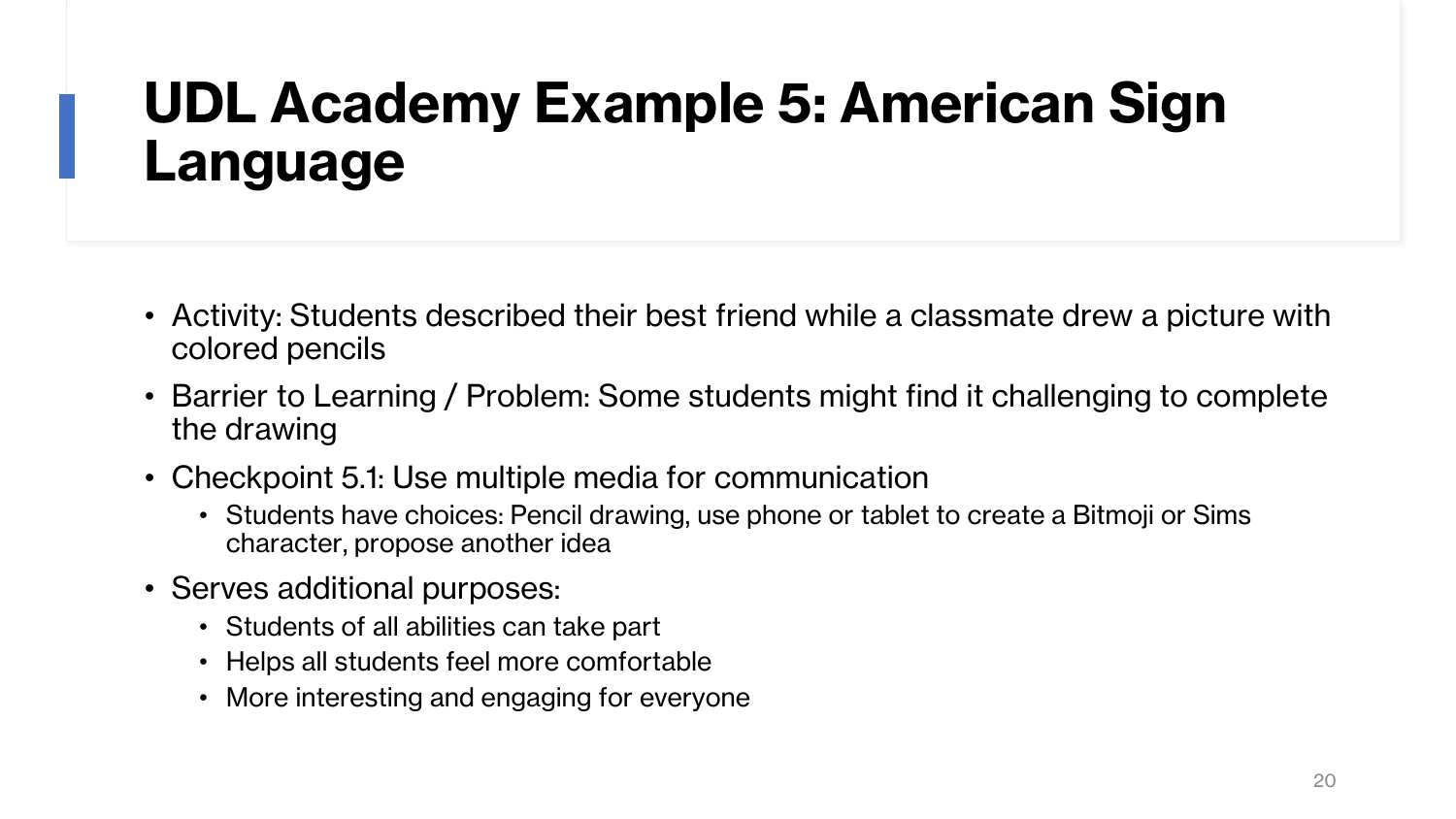### **UDL Academy Example 6: Reading/Integrated Learning Studies**

- Activity: "Common Read" novel and discussion
- Barrier to Learning / Problem:
	- Students would not read the text before class
	- Lack of engagement during classroom discussions
- UDL Checkpoint 7.2: Optimize relevance, value, and authenticity
	- Series of 6 worksheets to guide reading
	- Focus on application of text to students' lives
- UDL Checkpoint 2.1: Clarify vocabulary and symbols
	- Guided learners through new vocabulary in the text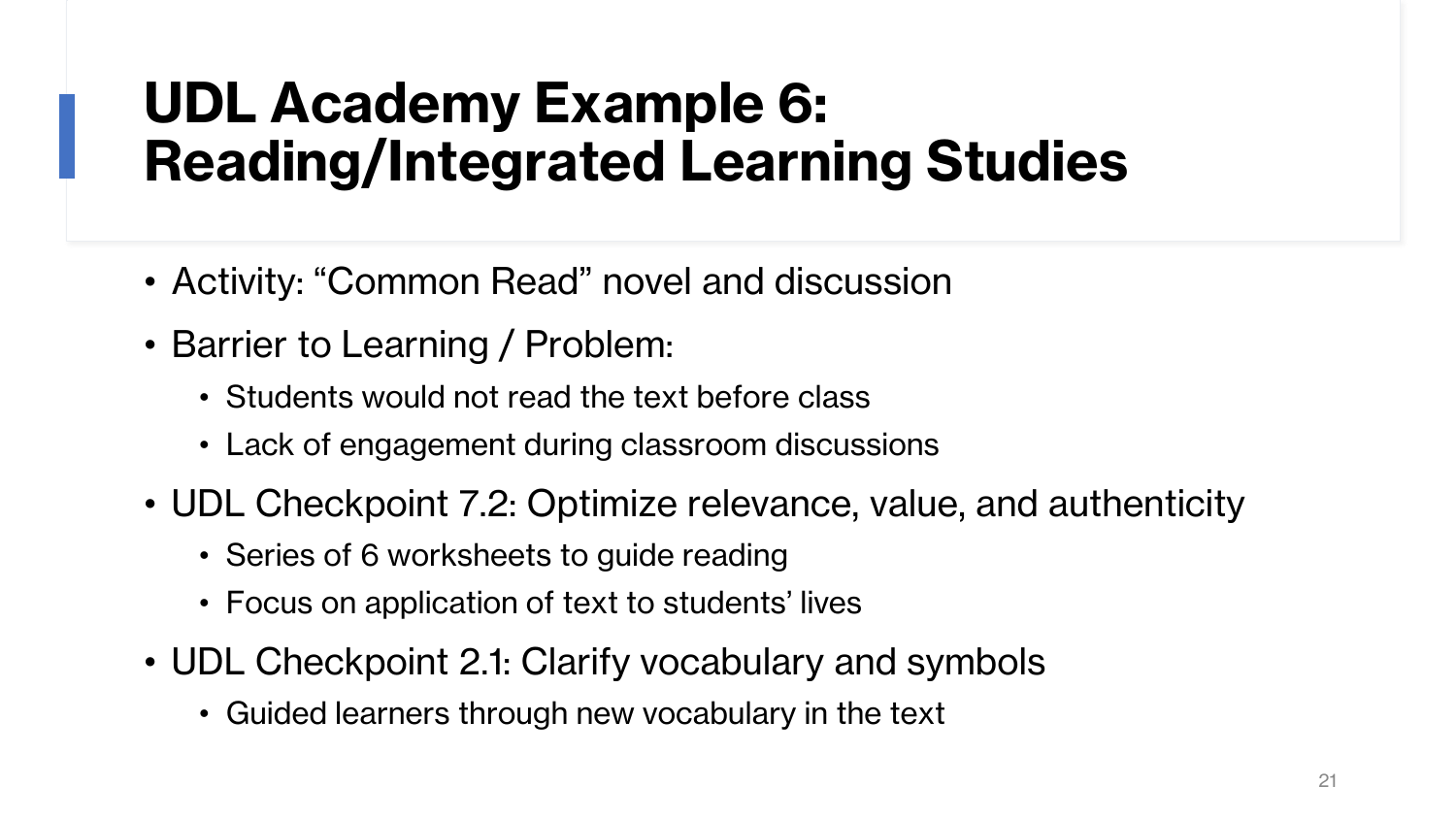### **UDL Academy Example 7: Physical Therapy**

- Unit of instruction: Wound care
- Barrier to Learning / Problem: Challenging material, insufficient prerequisite knowledge
- Multiple UDL-based solutions implemented:
	- Formative assessment measures
	- Students set goals and complete reflective journal assignments
	- Physical examples to supplement images in book
	- Warning slides for visually disturbing images
	- Clarified challenging vocabulary
	- Quiz boards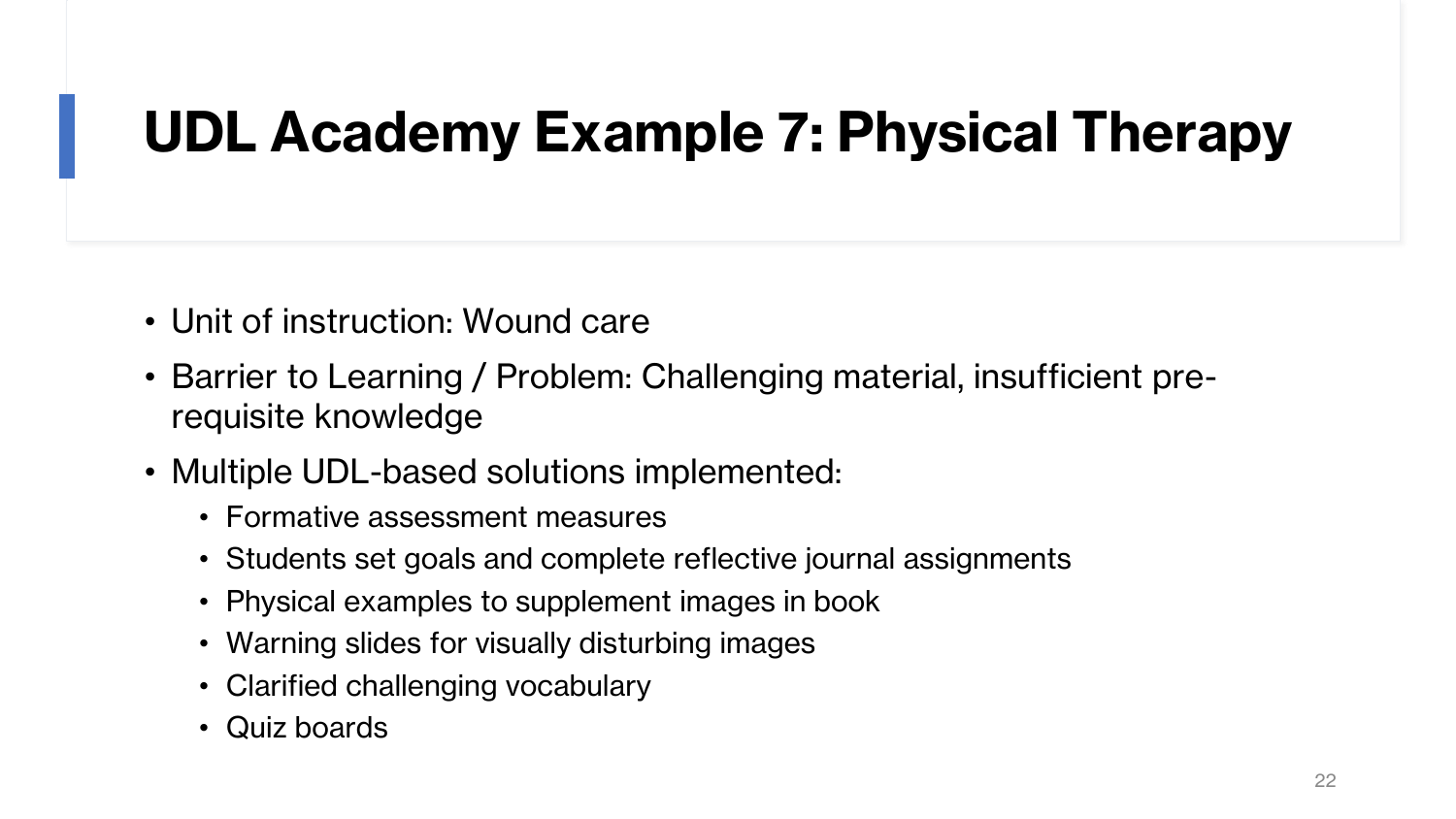## **Additional Resources - Accessibility**

#### • **Accessibility Resources**

- [WCAG \(Web Content Accessibility Guidelines\)](https://www.w3.org/WAI/standards-guidelines/wcag/) Ideally, instructional content will be compliant at Level AA.
- [Microsoft Word and Accessibility](https://support.office.com/en-us/article/Make-your-Word-documents-accessible-to-people-with-disabilities-d9bf3683-87ac-47ea-b91a-78dcacb3c66d)
- [Microsoft PowerPoint and Accessibility](https://support.office.com/en-us/article/Accessibility-support-for-PowerPoint-9d2b646d-0b79-4135-a570-b8c7ad33ac2f)
- [WebAIM: Word and PowerPoint Accessibility Evaluation Checklist](https://webaim.org/resources/evaloffice/)
- [Blackboard and Accessibility](https://help.blackboard.com/Accessibility/Write_Accessible_Content)
- [Canvas and Accessibility](https://community.canvaslms.com/docs/DOC-2061-accessibility-within-canvas)
- [Moodle and Accessibility](https://docs.moodle.org/dev/Accessibility)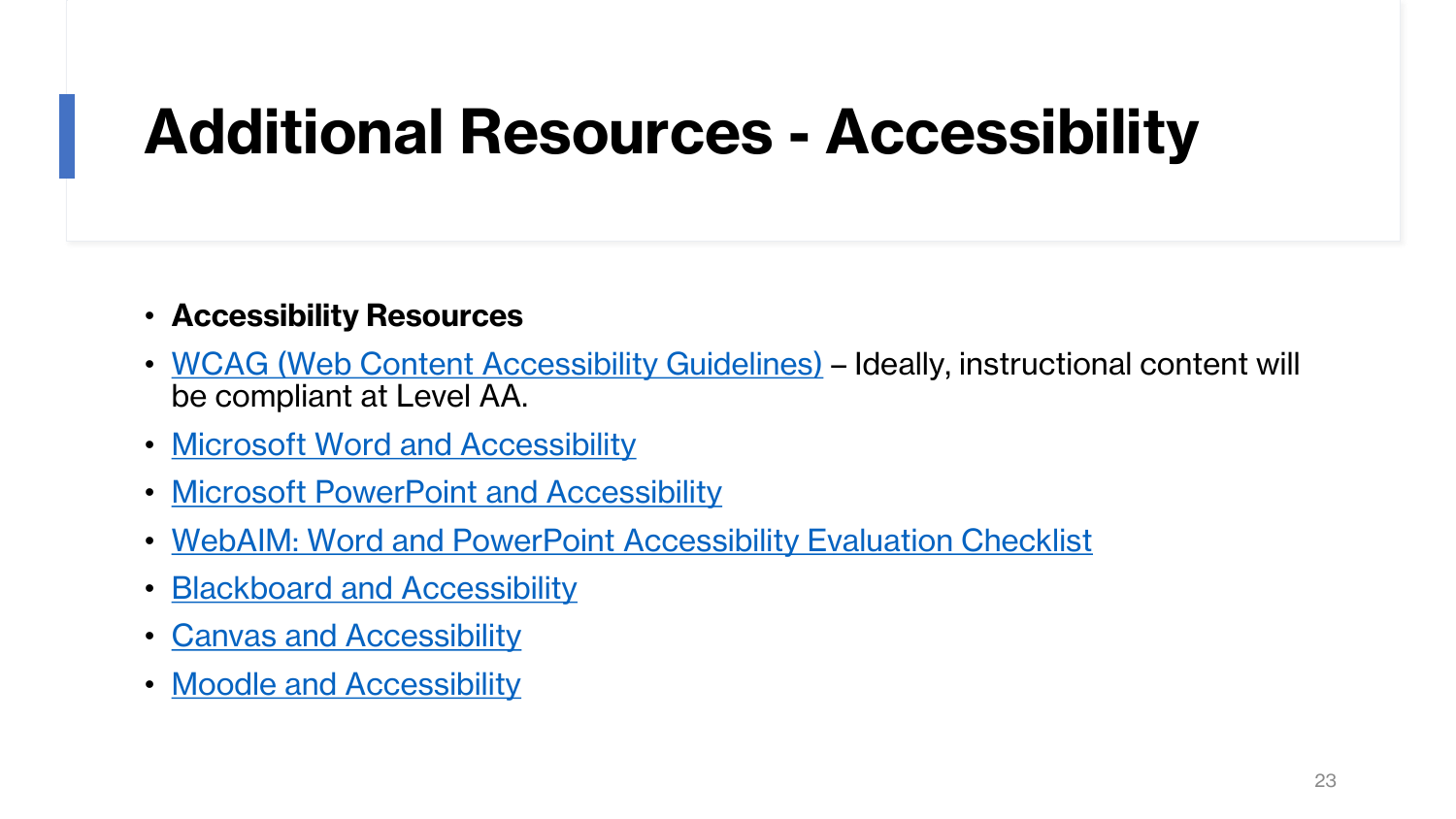### **Additional Resources – Accessibility (continued)**

- [National Center on Accessible Educational Materials](https://onondaga-my.sharepoint.com/personal/hromalic_sunyocc_edu/Documents/UDL%20Solo%20Work/Cornell%20LRC%20UDL%20Presentation/•%09http:/aem.cast.org/supporting/higher-education-aem.html)  Higher Ed and AEM
- [National Center on Accessible Educational Materials](http://aem.cast.org/supporting/k-12-aem.html)  K-12 and AEM
- [National Center on Accessible Educational Materials](http://aem.cast.org/supporting/workforce-development.html)  Workforce Development and AEM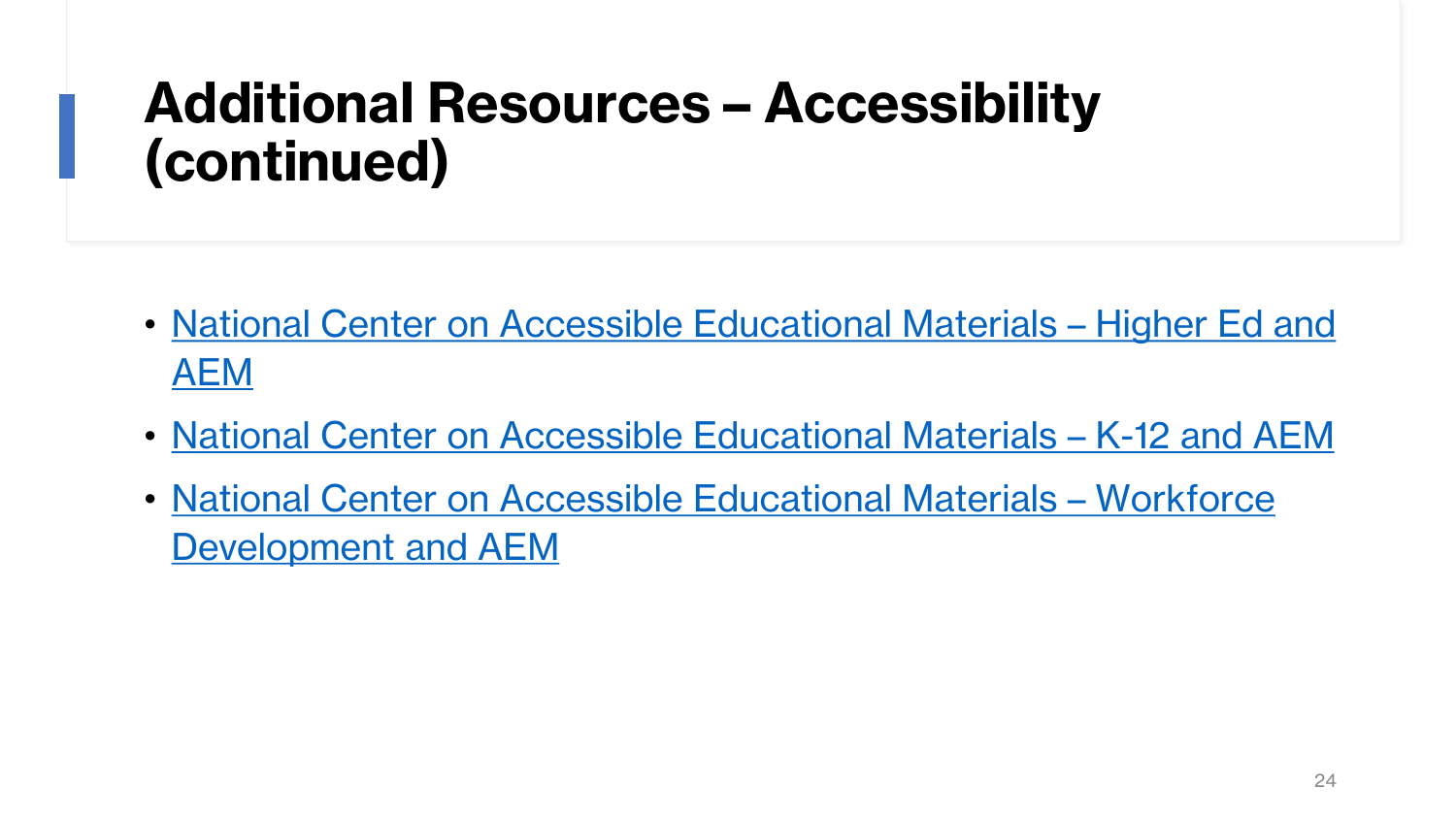### **Additional Resources – Universal Design for Learning**

- **Universal Design for Learning Resources**
- [CAST: About Universal Design for Learning](http://www.cast.org/our-work/about-udl.html)
- [UDL Guidelines](http://udlguidelines.cast.org/)
- [UDL Guidelines Downloads](http://udlguidelines.cast.org/more/downloads)
- [UDL On Campus](http://udloncampus.cast.org/home)
- [UDL Theory and Practice](http://udltheorypractice.cast.org/) (freely available e-book, registration required)
- [Reach Everyone, Teach Everyone: Universal Design for Learning in Higher](https://www.amazon.com/Reach-Everyone-Teach-Universal-Education/dp/1946684600)  Education (Thomas J. Tobin and Kirsten T. Behling)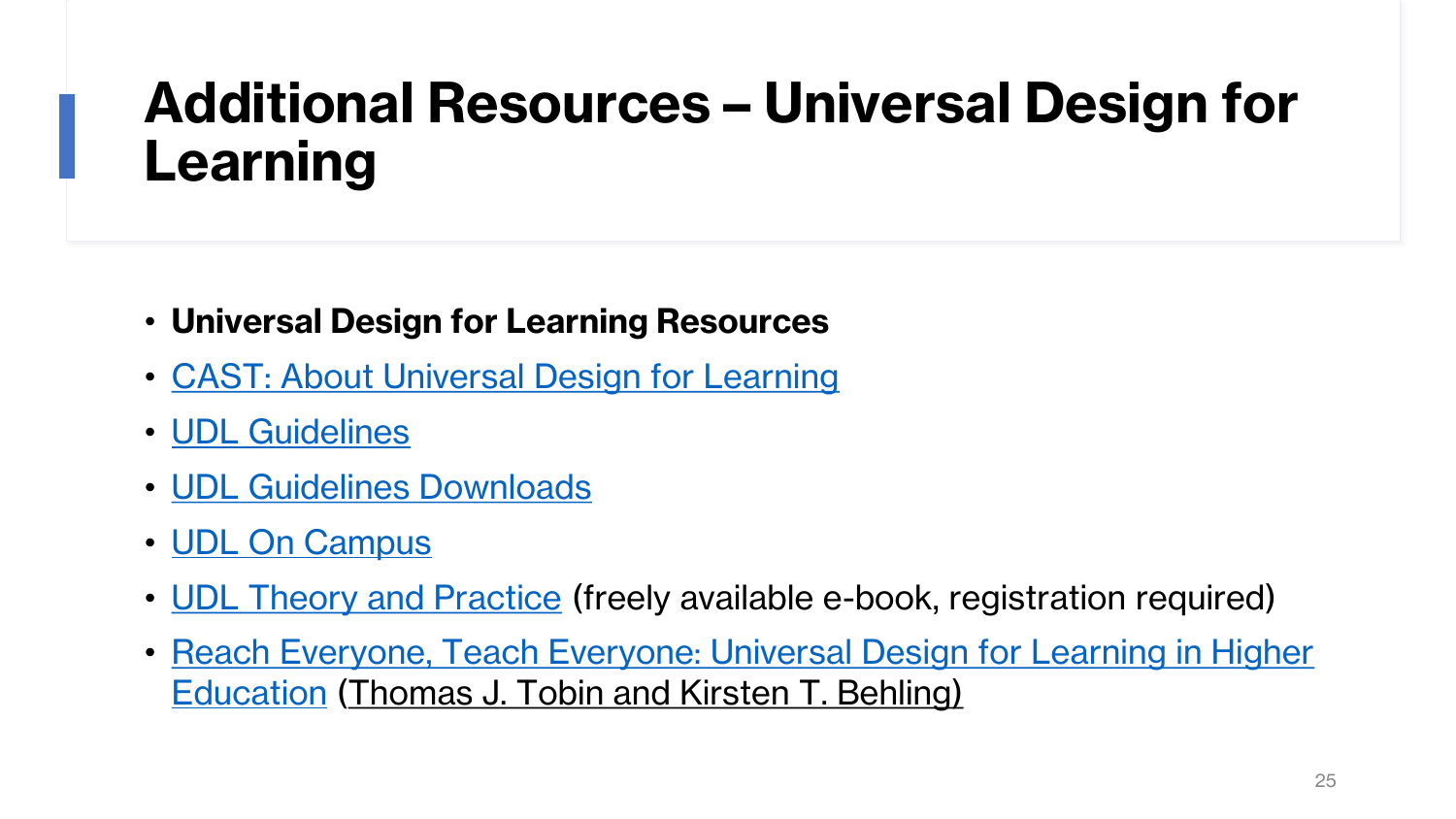### **Additional Resources – Universal Design for Learning (continued)**

- [Colorado State Access Project UDL checklist](http://accessproject.colostate.edu/udl/documents/how_do_you_teach_checklist.pdf)
- [Colorado State University UDL Quick Tips](https://onondaga-my.sharepoint.com/personal/hromalic_sunyocc_edu/Documents/UDL%20Solo%20Work/Cornell%20LRC%20UDL%20Presentation/•%09http:/accessproject.colostate.edu/udl/documents/udl_quick_tips.pdf):
- [University of Arkansas Little Rock Ten Steps Toward Universal](https://ualr.edu/disability/online-education/)  Design of Online Courses
- [Learning Designed UDL Credentials](https://www.learningdesigned.org/content/credentials-0)